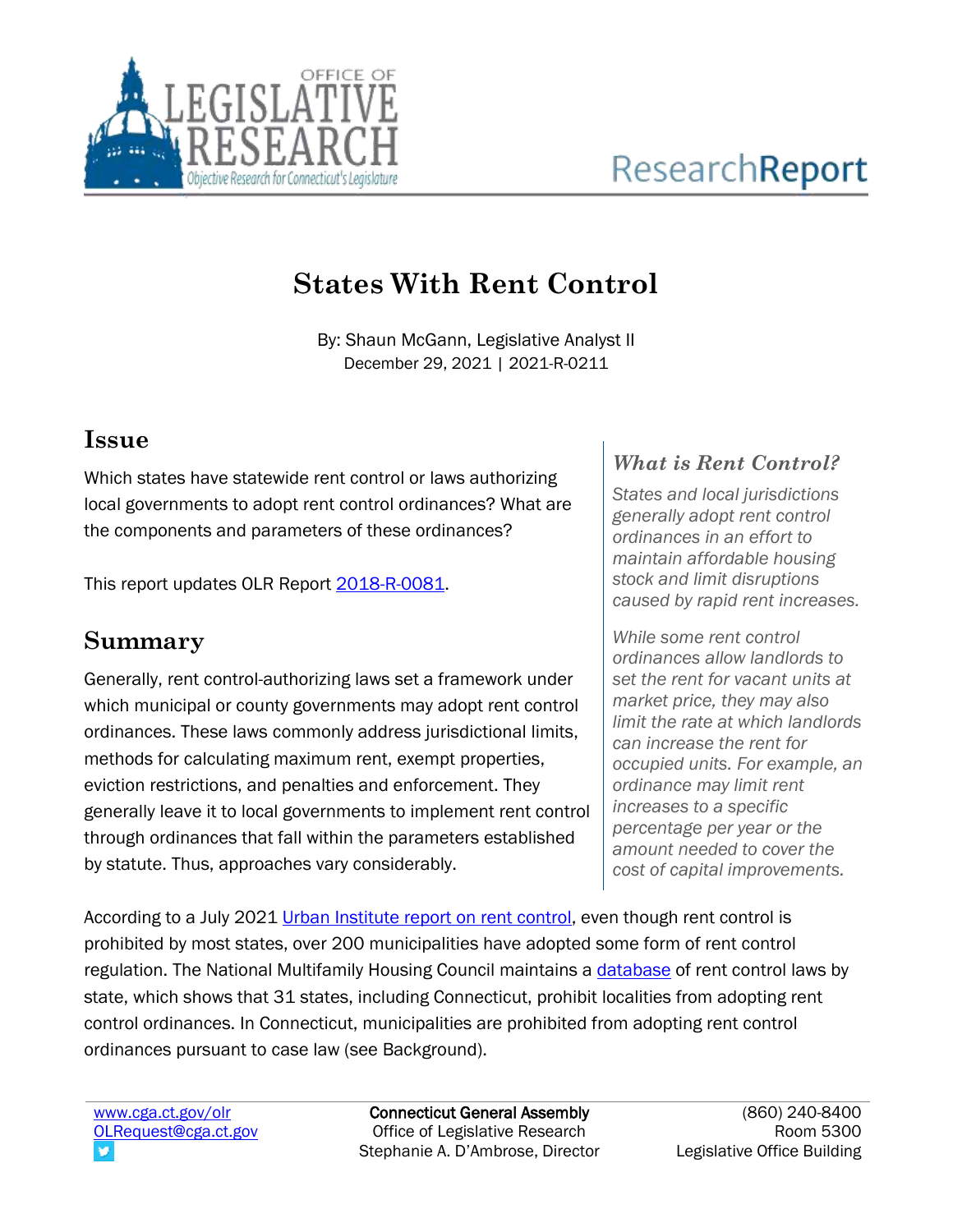Currently, only two states (California and Oregon) have enacted statewide rent control laws and three states (Maryland, New Jersey, and New York) have laws authorizing local governments to adopt rent control ordinances. Additionally, in the District of Columbia, districtwide rent control is in place pursuant to a Congressional act.

In states where the statutes are silent on this issue, local governments may adopt rent control ordinances pursuant to their general police powers. For example, in Maine, Portland voters adopted a rent control ordinance by **ballot initiative** in November 2020, which went into effect January 1, 2021. Also, under a statutory exception to Minnesota's preemption of local rent control ordinances [\(Minn. Stat. § 471.9996\(2\)\)](https://www.revisor.mn.gov/statutes/cite/471.9996), Minneapolis and Saint Paul voters approved rent control [ballot](https://www.nolo.com/legal-updates/rent-control-in-minnesota-minneapolis-and-saint-paul.html)  [initiatives](https://www.nolo.com/legal-updates/rent-control-in-minnesota-minneapolis-and-saint-paul.html) during the November 2021 general election. Other states follow the [Dillon Rule,](https://nebraskalegislature.gov/pdf/reports/research/snapshot_localgov_2020.pdf) which is the principle that units of local government can only exercise powers the state expressly grants them. In other words, local jurisdictions in such states would only be able to adopt rent control ordinances if expressly authorized to do so by state law.

In February 2019 Oregon became the first state in the country to enact statewide rent control legislation using a method sometimes referred to as "[anti-gouging](https://furmancenter.org/files/Rent_Regulation_for_the_21st_Century.pdf)" (i.e., establishing a broadbased, relatively high cap on annual rent increases). California followed suit in January 2020 with its own statewide rent control legislation that similarly targets steep rent increases. While these statewide rent control laws are similar, they do diverge in certain respects that we describe below.

## **Statewide Rent Control Laws**

### *Oregon*

Oregon's first-of-its-kind 2019 statewide rent control law [\(2019 SB 608\)](https://olis.oregonlegislature.gov/liz/2019R1/Measures/Overview/SB608) generally (1) limits rent increases, (2) bars landlords from raising rent during the first year after tenancy begins, and (3) requires landlords to give tenants 90-days' written notice before raising rent after the first year of tenancy. Specifically, the law prohibits landlords from raising current rent by more than 7% plus inflation (i.e., a version of the [Consumer Price Index](https://www.bls.gov/cpi/) (CPI) published by the U.S. Bureau of Labor Statistics) during any 12-month period. The [Oregon Office of Economic Analysis](https://www.oregon.gov/das/OEA/Pages/Rent-stabilization.aspx) is required to calculate and publish, by September 30 of each year, the maximum annual rent increase percentage for the coming year. The allowable rent increase for the 2022 calendar year is 9.9%, up from 9.2% in 2021. The Oregon law also includes additional tenant eviction protections [\(Or. Rev.](https://oregon.public.law/statutes/ors_90.323)  [Stat. §§ 90.323,](https://oregon.public.law/statutes/ors_90.323) [90.427,](https://oregon.public.law/statutes/ors_90.427) & [90.600\)](https://oregon.public.law/statutes/ors_90.600).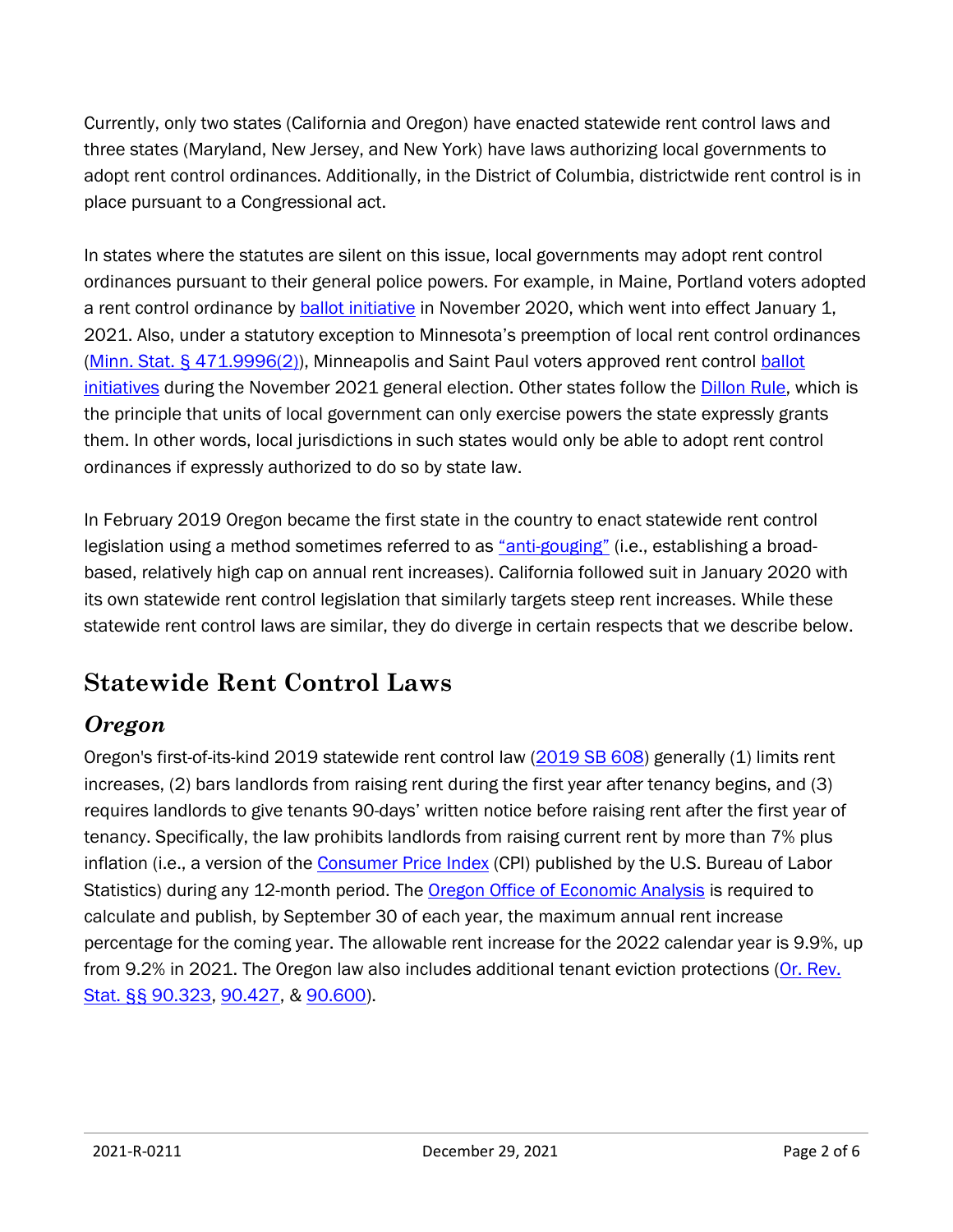### *California*

In California, "rent control" traditionally referred to local ordinances and existed as early as the late 1970s. These ordinances now exist in tandem with a statewide rent control law that took effect on January 1, 2020, the [Tenant Protection Act of 2019.](https://leginfo.legislature.ca.gov/faces/billTextClient.xhtml?bill_id=201920200AB1482) California's statewide rent control law also generally caps annual rent increases for qualifying units, limits the number of allowable annual rent increases, and includes additional tenant eviction protections. Specifically, the law (1) caps annual rent increases at 5% plus local inflation (i.e., percent change of the regional CPI over a specified time period) or 10% of the lowest rent charged at any time during the previous 12 months, whichever is less and (2) prohibits landlords from increasing rent in more than two increments annually if a tenant occupies the unit for at least a year [\(Cal. Civ. Code §§ 1946.2,](https://leginfo.legislature.ca.gov/faces/codes_displaySection.xhtml?sectionNum=1946.2.&lawCode=CIV) [1947.12,](https://leginfo.legislature.ca.gov/faces/codes_displaySection.xhtml?sectionNum=1947.12.&lawCode=CIV) & [1947.13\)](https://leginfo.legislature.ca.gov/faces/codes_displaySection.xhtml?sectionNum=1947.13&lawCode=CIV).

### *Comparison of Oregon and California Laws*

With certain exceptions, the statewide rent control laws in both California and Oregon generally apply to landlords of housing that was not issued a certificate of occupancy within the previous 15 years [\(Cal. Civ. Code § 1947.12\(d\)\(4\);](https://leginfo.legislature.ca.gov/faces/codes_displaySection.xhtml?sectionNum=1947.12.&lawCode=CIV) [Or. Rev. Stat § 90.323\(7\)\(a\)\)](https://oregon.public.law/statutes/ors_90.323). However, there are some notable differences between the two laws. With its existing system of municipal and county rent control ordinances, California's statewide rent control only applies to unincorporated areas, jurisdictions without a rent control ordinance in effect, and uncovered buildings in jurisdictions where rent control ordinances were already in effect. Additionally, while the maximum allowable annual rental increase is uniform across Oregon, it varies by region in California. Lastly, California's statewide rent control law includes a sunset date (January 1, 2030), while Oregon's does not.

### **Rent Control-Authorizing Laws**

Three states (Maryland, New Jersey, and New York) and the District of Columbia have laws that expressly authorize rent control. Also, California courts have held that rent control is governed by the police power authorized by the state constitution and the state's statutes place limits on this authority.

### *General Provisions of Rent Control Laws and Ordinances*

State rent control-authorizing laws, and rent control ordinances in general, often have provisions that address the:

1. purpose for which rent control may be established (e.g., housing shortage, substandard housing);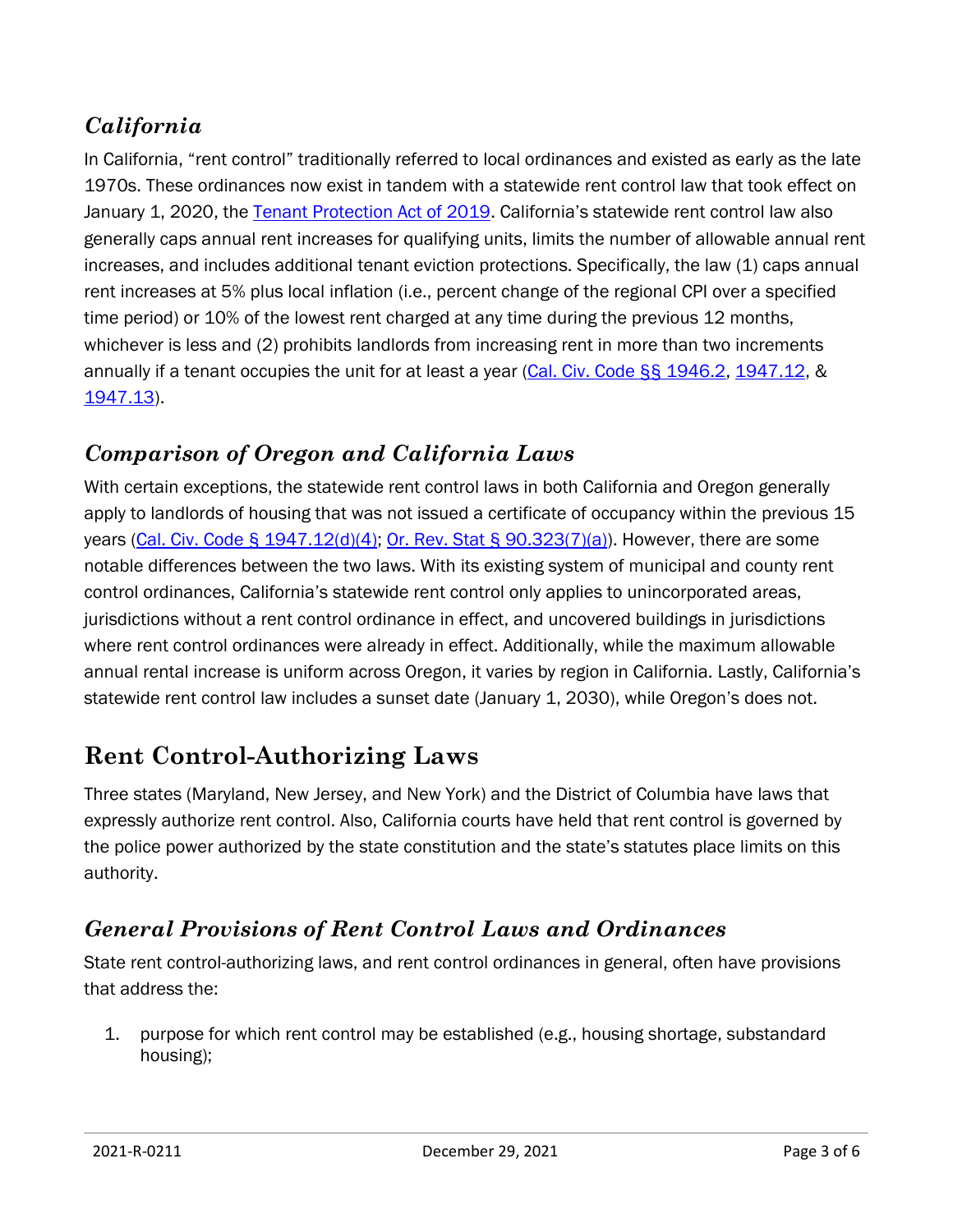- 2. jurisdictions in which rent control is permitted (e.g., in any municipality, only in certain counties);
- 3. properties that are exempt (e.g., new construction, single-family rentals);
- 4. protection of tenants (e.g., prohibiting retaliatory evictions, requiring security deposits to be kept in interest-bearing accounts);
- 5. administrative machinery (e.g., public agency that assists municipalities in establishing and enforcing rent control);
- 6. formula for setting maximum rents (e.g., percentage increase tied to average CPI, factors for determining landlords' legitimate business expenses); and
- 7. available remedies (e.g., penalty for landlords who violate ordinances, protections for landlords in substantial compliance).

### *California and New York*

The laws in California and New York are comprehensive and establish the most restrictive frameworks for jurisdictions adopting rent control. Their statutes include most of the abovementioned rent control provisions and ordinances must fall within those parameters (Cal. [Const. Art. XI, § 7;](http://leginfo.legislature.ca.gov/faces/codes_displaySection.xhtml?sectionNum=SEC.+7.&lawCode=CONS&article=XI) [NY Unconsol. Law Title 23;](https://www.nysenate.gov/legislation/laws/UNCONSOLIDATED) and [Cal. Civ. Code §§ 1947.7 to 1947.15](https://leginfo.legislature.ca.gov/faces/codes_displaySection.xhtml?sectionNum=1947.7.&lawCode=CIV) & [1954.50](https://leginfo.legislature.ca.gov/faces/codes_displaySection.xhtml?sectionNum=1954.50.&lawCode=CIV)  [to 1954.535\)](https://leginfo.legislature.ca.gov/faces/codes_displaySection.xhtml?sectionNum=1954.50.&lawCode=CIV). (New York's [Housing Stability and Tenant Protection Act of 2019](https://www.nysenate.gov/legislation/bills/2019/s6458) extended, and made permanent, certain provisions of law related to rent control and rent stabilization.)

### *District of Columbia*

The Rental Housing Act of 1985 [\(DC Law 6-10\)](https://dhcd.dc.gov/service/rent-control) authorized the District of Columbia to establish rent control. Among other things, the act (1) created a commission to implement rent control; (2) protected tenants from retaliatory action; (3) established remedies for rent control violations; and (4) created the Office of the Rent Administrator, appointed by the mayor, to carry out the commission's rules. The Council of the District of Columbia has discretion concerning maximum rent calculations, exempted dwellings, and the rent administrator's approval [\(D.C. Code § 42-](https://code.dccouncil.us/us/dc/council/code/titles/42/chapters/35/subchapters/II) [3502.01 et seq\)](https://code.dccouncil.us/us/dc/council/code/titles/42/chapters/35/subchapters/II). On November 23, 2021, the commission released a [memo](https://rhc.dc.gov/sites/default/files/dc/sites/rhc/publication/attachments/RHC%20GC%20Memo%2021-1-rulemaking%20updates.pdf) describing changes to the rent control regulations effective December 31, 2021.

### *New Jersey and Maryland*

The rent control laws in New Jersey and Maryland are the least restrictive.

[New Jersey statute](https://www.nj.gov/dca/divisions/codes/publications/pdf_lti/rnt_incrse_bultin.pdf) does not address rent increases specifically, but it (1) expressly authorizes municipalities to control rent in certain substandard, multi-unit apartments and establishes the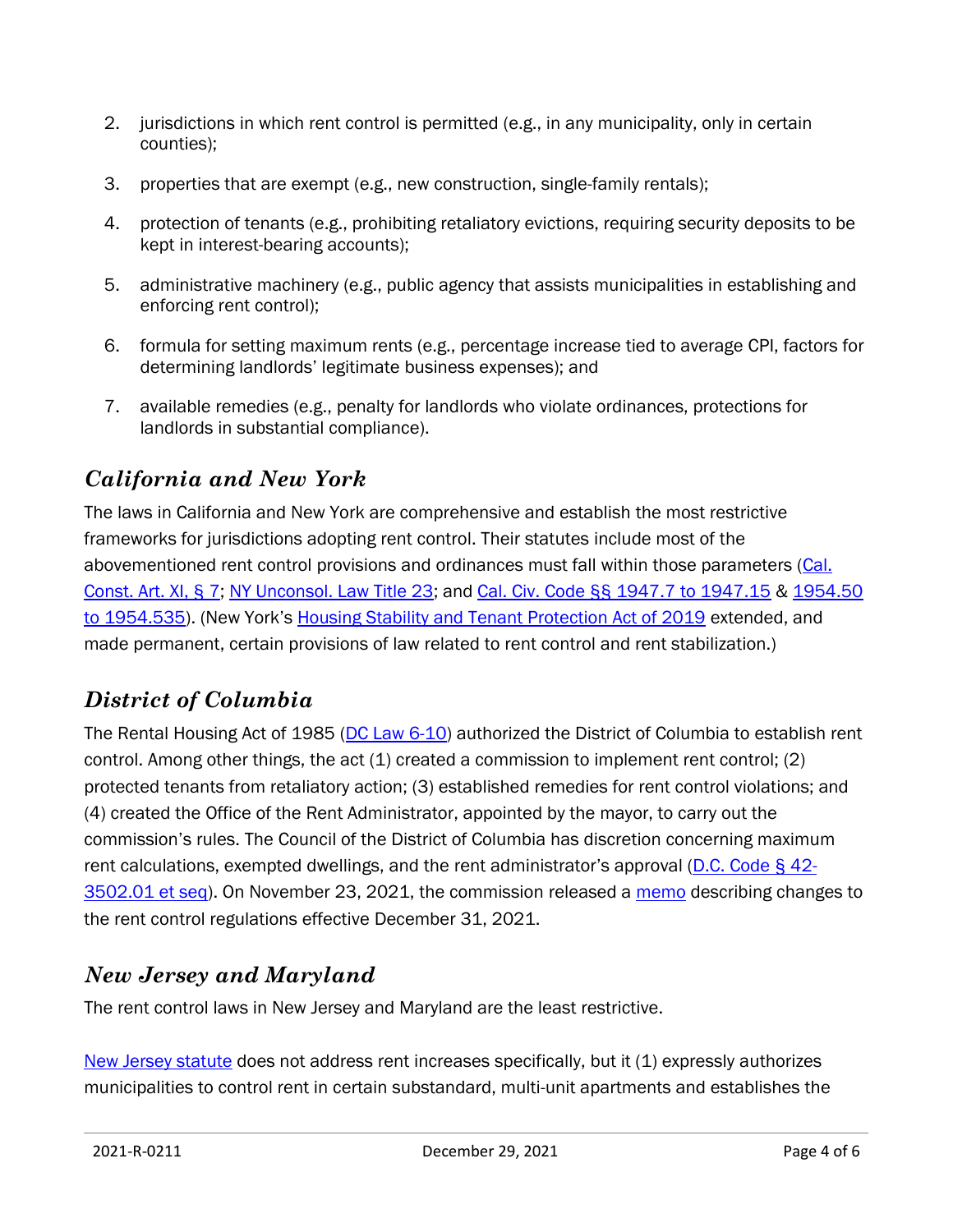formula to calculate maximum rents  $(N.1. Stat. Ann. §  $2A:42-77$ )$  and (2) exempts certain newly constructed multi-unit buildings from local rent control ordinances [\(N.J. Stat. Ann. §§ 2A:42-84.2,](https://njlaw.rutgers.edu/collections/njstats/showsect.php?title=2a&chapter=42§ion=84.2&actn=getsect) [-84.3,](https://njlaw.rutgers.edu/collections/njstats/showsect.php?title=2a&chapter=42§ion=84.3&actn=getsect) [-84.4,](https://njlaw.rutgers.edu/collections/njstats/showsect.php?title=2a&chapter=42§ion=84.4&actn=getsect) [-84.5,](https://njlaw.rutgers.edu/collections/njstats/showsect.php?title=2a&chapter=42§ion=84.5&actn=getsect) & [-84.6\)](https://njlaw.rutgers.edu/collections/njstats/showsect.php?title=2a&chapter=42§ion=84.6&actn=getsect). Numerous New Jersey municipalities have adopted rent control ordinances.

Maryland law does not establish any rent control parameters for local governments. Rather, it authorizes two counties (Frederick and Washington) to adopt ordinances or regulations to control rent. Presumably each county has full discretion over implementation [\(MD code, Local Govt, §§ 13-](https://mgaleg.maryland.gov/mgawebsite/laws/StatuteText?article=glg§ion=13-922&enactments=false) [922](https://mgaleg.maryland.gov/mgawebsite/laws/StatuteText?article=glg§ion=13-922&enactments=false) & [-932\)](https://mgaleg.maryland.gov/mgawebsite/laws/StatuteText?article=glg§ion=13-923&enactments=false).

### **Background**

Connecticut law does not permit municipalities to adopt rent control ordinances. The Connecticut Supreme Court reached this conclusion after finding that (1) municipalities have only the powers that are expressly conferred upon them and necessary to effect conferred powers and (2) the legislature's 1956 repeal of laws authorizing municipalities to adopt rent control made it clear that rent control is contrary to the legislature's will (*[Old Colony Gardens, Inc. v. Stamford](https://www.courtlistener.com/opinion/2369000/old-colony-gardens-inc-v-stamford/)*, 147 Conn. 60 [\(1959\)\)](https://www.courtlistener.com/opinion/2369000/old-colony-gardens-inc-v-stamford/). However, the law authorizes municipalities to establish fair rent commissions to "control and eliminate excessive rental charges" [\(CGS §§ 7-148b to -148g\)](https://www.cga.ct.gov/current/pub/chap_098.htm#sec_7-148b) and empowers these commissions to enforce provisions of a landlord-tenant statute generally prohibiting landlords from increasing rent as a retaliatory action against tenants [\(CGS §§ 47a-20](https://www.cga.ct.gov/current/pub/chap_830.htm#sec_47a-20) and [47a-20a\)](https://www.cga.ct.gov/current/pub/chap_830.htm#sec_47a-20a). Though not all municipalities have established fair rent commissions, any tenant residing in a building or complex consisting of five or more separate dwelling units who is (1) age 62 or older or (2) an individual with a physical or mental disability may bring action in Superior Court to contest an excessive rent increase or proposed rent increase [\(CGS § 47a-23c\(c\)\)](https://www.cga.ct.gov/current/pub/chap_832.htm#sec_47a-23c).

For more information on tenant protections against excessive rent increases in Connecticut, see OLR Report [2020-R-0255.](https://www.cga.ct.gov/2020/rpt/pdf/2020-R-0255.pdf)

Some other states may prohibit rent control because rent control ordinances have been challenged as a violation of (1) the eminent domain, equal protection, and contract clauses and (2) substantive due process. Courts have generally held that for rent control ordinances to comply with the constitution, landlords must not be deprived of a just and reasonable return on the value of the rental property.

### **Sources**

B.J. Smith and S.M. Read, "[Rent Control in California: Policy Review,](https://research.upjohn.org/cgi/viewcontent.cgi?article=1272&context=reports)" *W.E. Upjohn Institute for Employment Research*, September 3, 2021.